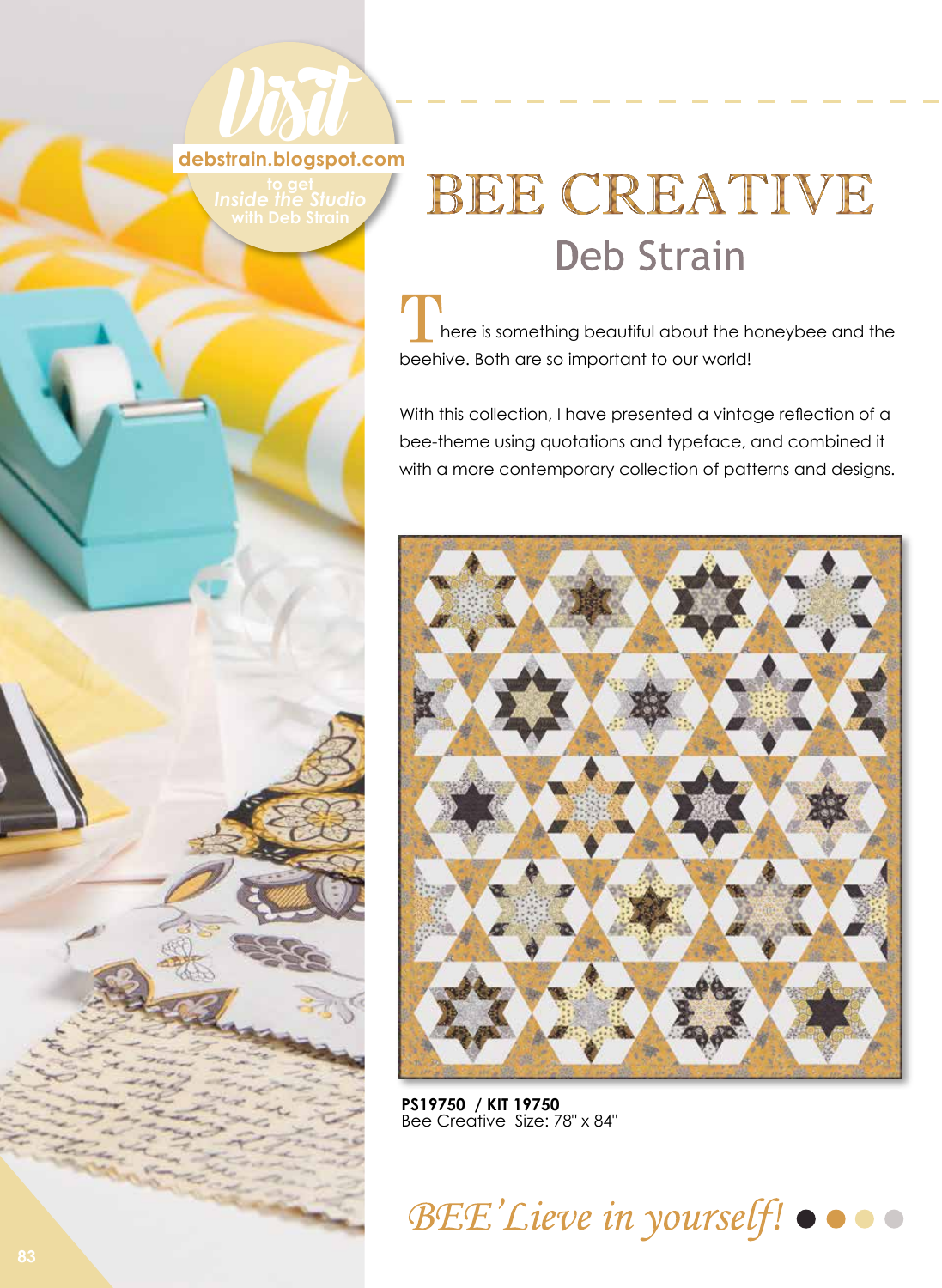### **modafabrics.com**

### moda March Delivery



### 19750 11 \* reduced to show full repeat



19754 11 \*



19756 11 \*



Ebony Gold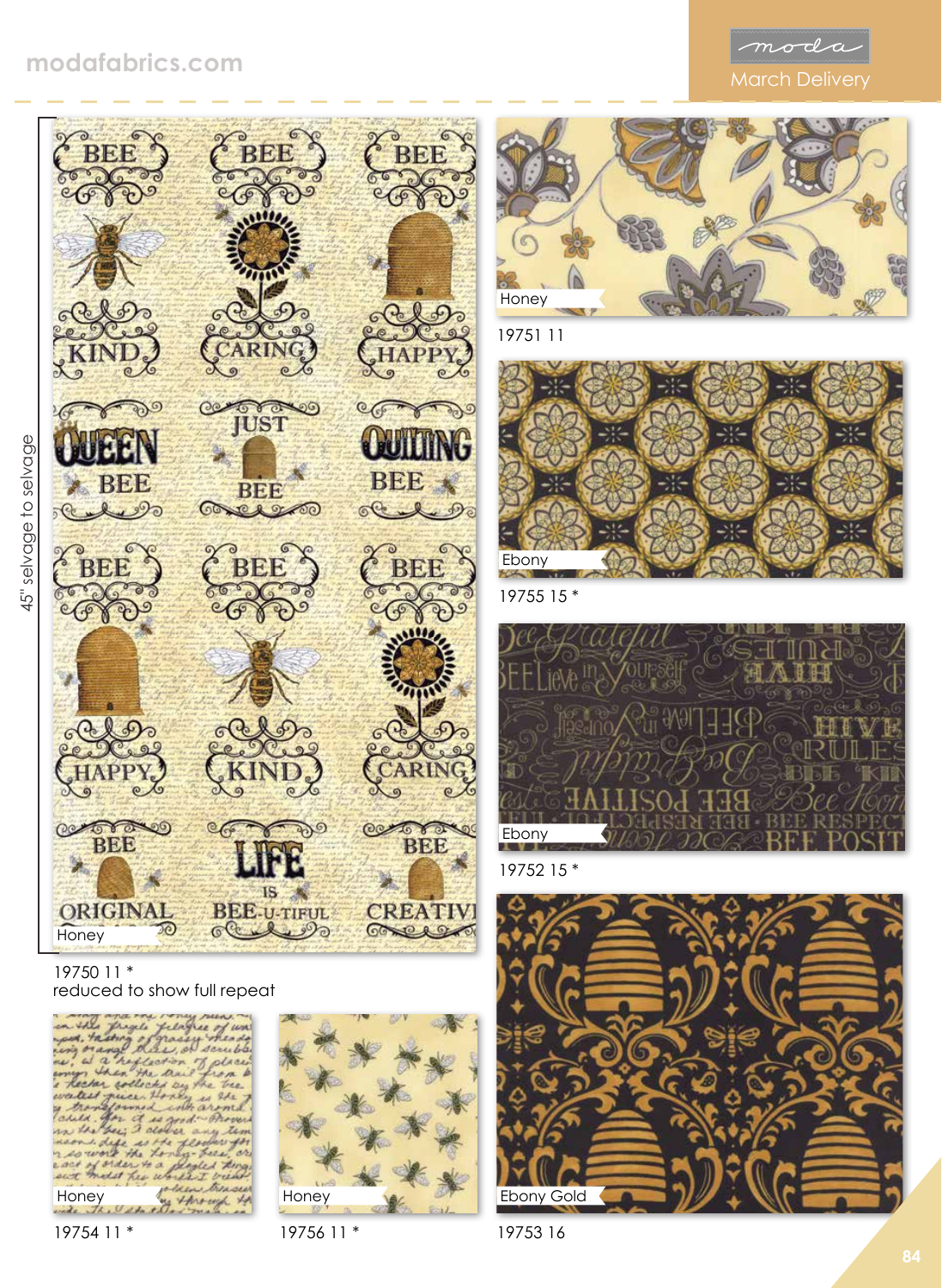



19751 14 \*







19750 12 reduced



Dove Grey BB 19752 14

19757 15



19752 13 \*



19751 15 \*



19753 15



19754 15

19756 14 \*



19754 14



19757 16